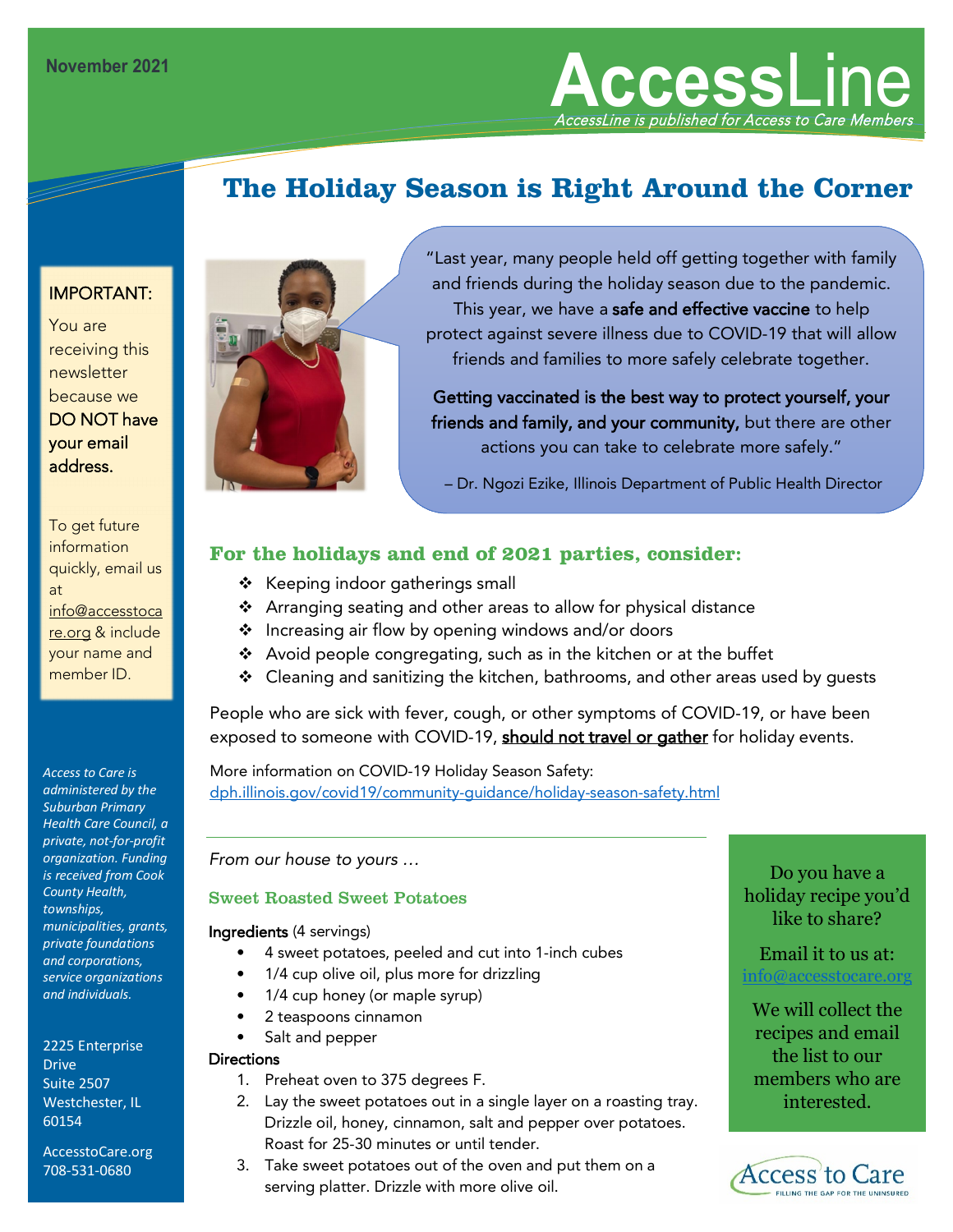# **What is a COVID-19 Vaccine Booster Shot?**

It is an additional dose of a vaccine given after the protection provided by the original shot(s) has begun to decrease over time. The booster is designed to help people maintain their level of immunity longer, giving you more protection against the COVID-19 virus. Source: [hopkinsmedicine.org](https://www.hopkinsmedicine.org/)

## **Should I get COVID-19 Vaccine Booster Shot?**

In October, the Centers for Disease Control and Prevention (CDC) recommended a booster shot of COVID-19 vaccines in certain populations. Here's what you need to know:



\*You may choose which COVID-19 vaccine you receive as a booster shot. The CDC now allows for this type of mix and match dosing for booster shots.

*Source:<https://www.cdc.gov/coronavirus/2019-ncov/vaccines/booster-shot.html>*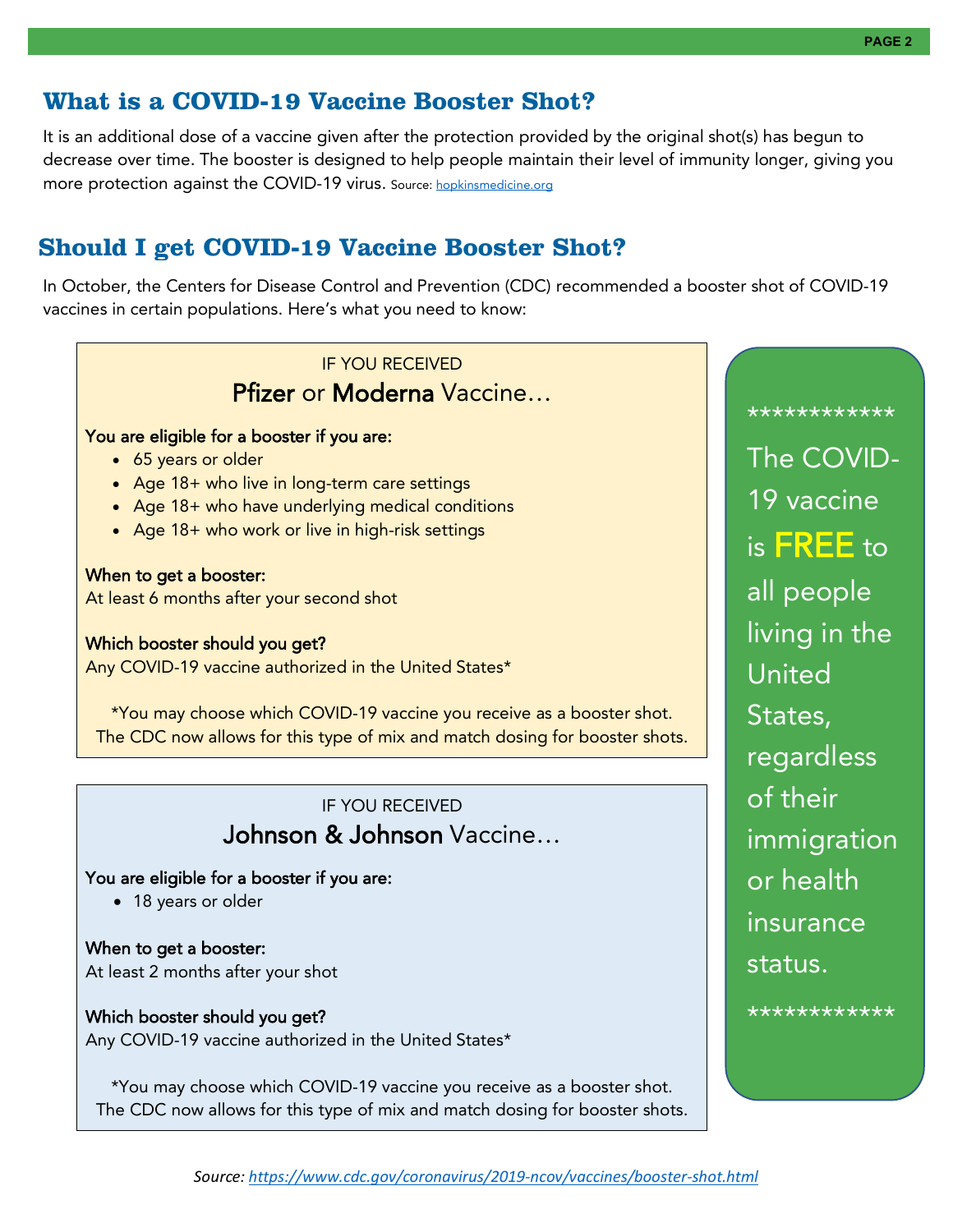

We know this can be confusing! Call your Access to Care doctor if you have questions about whether you should get a booster shot. You can also call our Resource Desk at 708-531-0680 and we can help.

If you are looking for a particular shot (for example, if you want to get a Moderna booster shot) and want to go to a pharmacy (like Walgreens), call that location ahead of time to see which types of shots are available.

## **Most Children and All Teens Can Get COVID-19 Vaccines**

Widespread vaccination for COVID-19 is the best way to protect everyone! Children ages 5 years and older can now get a Pfizer-BioNTech COVID-19 vaccine. CDC recommends everyone ages 5 and older get a COVID-19 vaccine.

| <b>Authorized For</b> | <b>Pfizer-BioNTech</b> | Moderna   | J&J / Janssen                                                                          |
|-----------------------|------------------------|-----------|----------------------------------------------------------------------------------------|
| 4 years and under     | No.                    | <b>No</b> | <b>No</b>                                                                              |
| 5-11 years old        | Yes                    | No        | No                                                                                     |
| 12-17 years old       | Yes                    | <b>No</b> | <b>No</b>                                                                              |
| 18 years and older    | Yes                    | Yes       | Yes                                                                                    |
|                       |                        |           | Source: www.cdc.gov/coronavirus/2019-ncov/vaccines/recommendations/children-teens.html |

### **Question: Where can I get a vaccine? A booster shot? A vaccine for my child? Answer: There are lots of options! All are FREE.**

- There are many COVID-19 vaccination locations in Cook County, including Walgreens, CVS, Jewel-Osco and Meijer. Most require or recommend an appointment. CALL first to find out what's available to you/your child.
- For a list of vaccination locations in suburban Cook County, including community events near you where vaccines will be given: [cookcountypublichealth.org/partner-vaccination-and-testing-sites/](https://cookcountypublichealth.org/partner-vaccination-and-testing-sites/)
- Most Cook County Health sites don't require an appointment, but you can still make one if you'd like: go to [vaccine.cookcountyil.gov](https://vaccine.cookcountyil.gov/) or call 1-833-308-1988 (Monday-Friday, 8am-8pm). For all Cook County Health locations: [myshotcookcounty.com/locations/](https://myshotcookcounty.com/locations/)
- To find a COVID-19 vaccine anywhere in the US, go to: [vaccines.gov/search;](http://www.vaccines.gov/search) text your zip code to 438829; or call 1-800-232-0233.
- Call our Access to Care office at 708-531-0680 (Monday-Friday, 9am-5pm) and we can assist you.